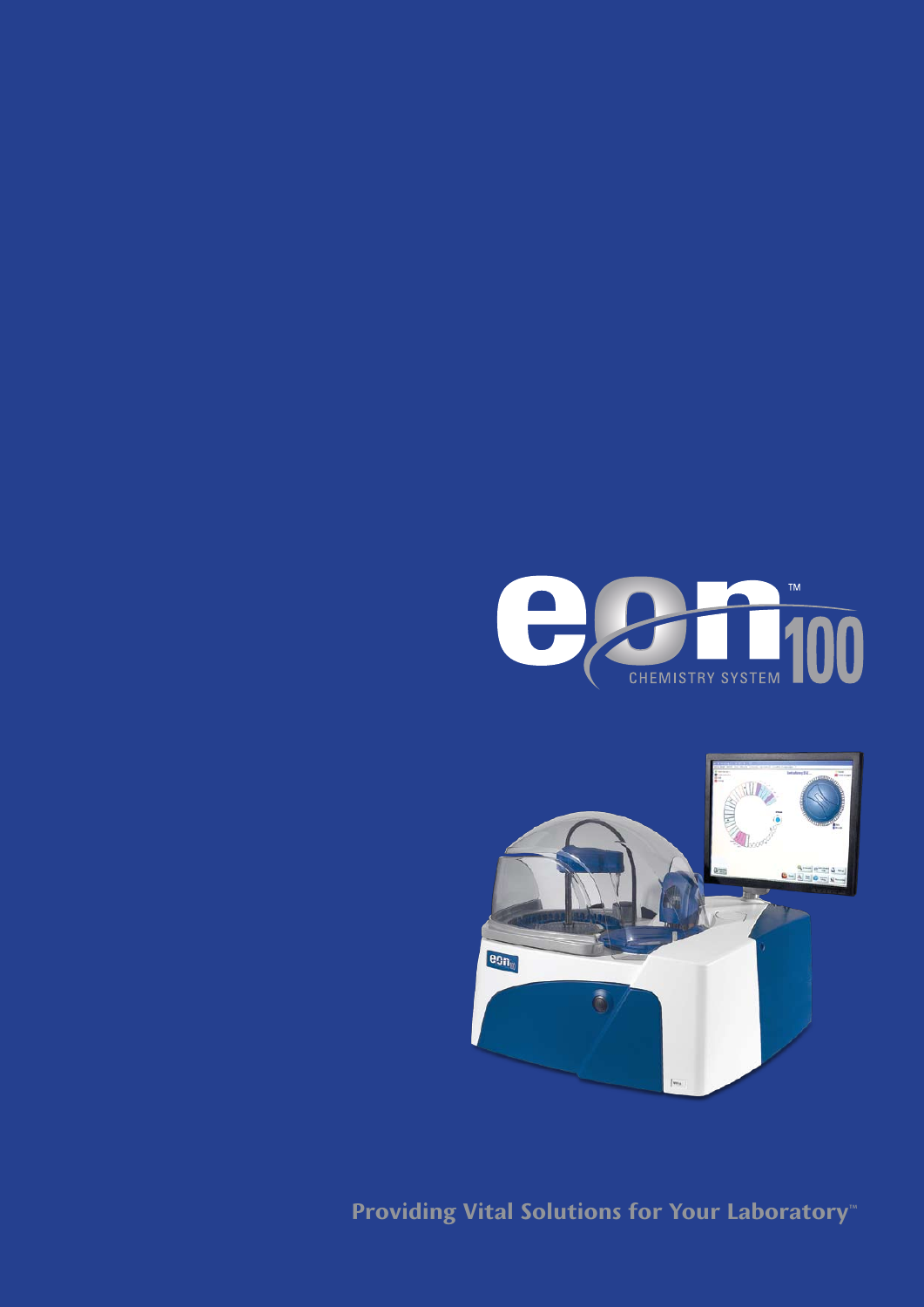# **TECHNICAL SPECIFICATIONS + TEST MENU**

# **General**

| lon-selective electrodes | Na+, K+, Cl-                     |
|--------------------------|----------------------------------|
| Throughput per hour      | 180 with ISE                     |
| Number of sampling arms  |                                  |
| Methodologies on line    | Up to $60$                       |
| Dimensions               | 74.93cm(L) x 63.5cm(W) x 63.5(D) |

## **Sample System**

| Sample positions               | 9                                             |
|--------------------------------|-----------------------------------------------|
| Stat sample                    | Yes                                           |
| Pediatric sample               | Programmable                                  |
| STAT sample                    | Yes                                           |
| Calibrators                    | Programmable                                  |
| Controls                       | Programmable (Levy-Jennings Graph / 3-levels) |
| Positive sample identification | Yes - with integrated bar-code reader         |
| Sample primary tube types      | 12-13 mm diam / 75-85 mm height               |
| Dead Volume                    | 100µl - 12-13 mm primary tube                 |
|                                | 50µl - 3mL sample cup                         |
| Sample size                    | 2-100 µl - minimum maximum                    |
| Sample dilution                | Pre-dilution                                  |
|                                | Post-dilution / rerun                         |
| Automatic std. curve dilution  | Yes - up to 8 points                          |
| Diluter                        | Micro-metering pump                           |
| Liquid level sensor            | Yes - capacitive                              |
| Crash detection                | Yes                                           |
| Pre-heating                    | Yes                                           |
| Sample type                    | Plasma, serum                                 |

### **Cuvette System**

| Cuvettes on board       | 80 (re-washable)                                 |
|-------------------------|--------------------------------------------------|
| Cuvettes type           | Optical plastic                                  |
| Incubation heater       | $37^{\circ}$ C $\pm$ 0.1 $^{\circ}$ C controlled |
| Cuvette washing station | Yes                                              |

# **Reagent System**

| Reagent positions                  | 28                                           |
|------------------------------------|----------------------------------------------|
| Positive reagent identification    | Yes-with integrated barcode reader           |
| Reagent bottles                    | 25ml and 14ml                                |
| Reagent Volume (µl)                | 180 / 300 µl - minimum maximum in µl         |
| Diluter                            | Micro-metering pump                          |
| Liquid level sensor                | Yes - capacitive                             |
| Shock sensor                       | Yes                                          |
| Maximum N° of reagents/test        | 3                                            |
| Reagent cooling                    | Yes                                          |
| Multiple rgnt. position (same lot) | Yes                                          |
| Analytical methods                 | End-point, bi-chromatic end-point,           |
|                                    | fived-time kinetic differential sample blank |

fixed-time, kinetic, differential sample blank, differential 2-reagents

## **Measurement System**

| Photometer type: light source | Halogen lamp (2,000 hours) |  |
|-------------------------------|----------------------------|--|
| Type of measurement           | Mono or bichromatic        |  |
| Wavelengths                   | 340-700nm                  |  |
| Photometric linearity         | $0-3$ $0.D.$               |  |

#### **Wash System**

| Up to 2 liters/hour                  |
|--------------------------------------|
| Systemic solution & cleaner solution |
| No                                   |
|                                      |

#### **Software**

| Operating system | Windows $XP^{\otimes}$      |
|------------------|-----------------------------|
| L connection     | Yes                         |
| Patient archive  | Yes - up to 15,000 patients |
| O.C. archive     | Yes - up to $5,000$ tests   |

### **Test Menu**

| <b>General Chemistry</b> |
|--------------------------|
| Albumin                  |
| Bilirubin, Direct        |
| Bilirubin, Total         |
| Calcium                  |
| Carbon Dioxide           |
| Creatinine               |
| Glucose                  |
| Iron, Total              |
| Magnesium                |
| Phosphorus               |
| Protein, Total           |
| Urea Nitrogen (BUN)      |
| Uric Acid                |

### **Enzymes**

| Alanine AminoTransferase (ALT)   |  |
|----------------------------------|--|
| Alkaline Phosphatase             |  |
| Amylase                          |  |
| Aspartate Transaminase (AST)     |  |
| Creatine Phosphokinase (CPK)     |  |
| Gamma Glutamyl Transferase (GGT) |  |
| Lactate Dehydrogenase (LDH)      |  |

# **Lipids**

| Direct LDL    |  |
|---------------|--|
| Triglycerides |  |
| Direct HDL    |  |
| Cholesterol   |  |

# **Electrolytes**

| Chloride  |  |
|-----------|--|
| Potassium |  |
| Sodium    |  |

# **In Development**

| <b>CRP Wide Range</b>       |
|-----------------------------|
| <b>CRP High Sensitivity</b> |
| Digoxin                     |
| Ferritin                    |
| Eructosamine                |
| Hemoglobin A1c              |
| Lipase                      |
| Microalbumin                |
| Phenobarbital               |
| Phenytoin                   |
| Theophylline                |
| UIBC                        |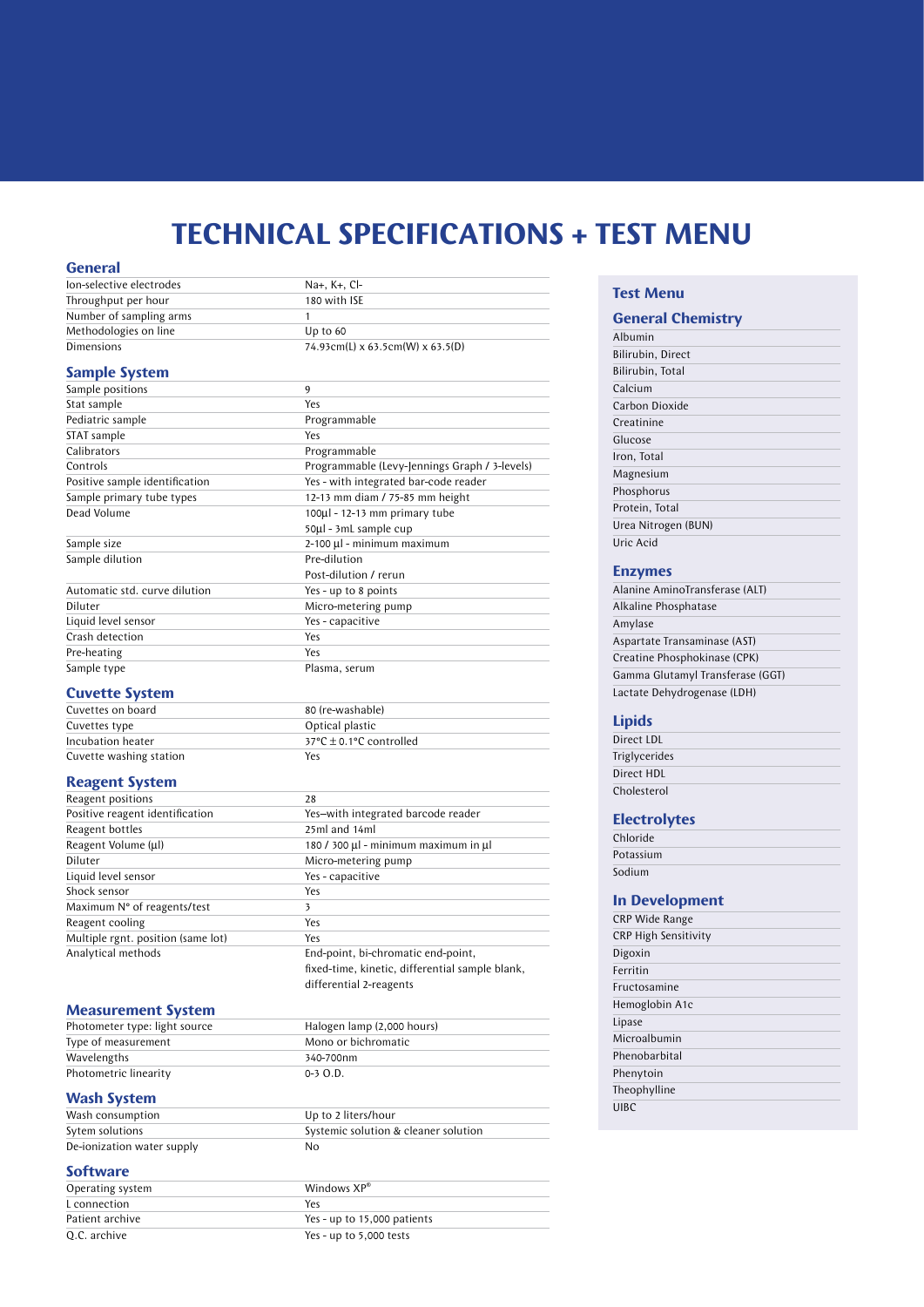

# **WHY CHOOSE THE EON 100**

**The Eon 100 is a fully automated bench-top chemistry system, which combines a small footprint, cost efficient operation and the latest features to meet the needs of the small to medium sized laboratory.**

## **Cost Efficient**

The Eon 100 was specifically designed to deliver a true cost effective chemistry solution for the cost conscience laboratory. Small reagent bottles, optimization mapping and low reagent consumption per test are just the beginning. The system utilizes an on-board cuvette washing system that eliminates a disposable from the laboratory and environment.

#### **Time Efficient**

The unique Eon 100 home screen provides visual and audible status indicators that maximize hands off operation. The software is intuitive, easy to learn and the system requires minimal routine maintenance.

## **Flexible**

The Eon 100 operating system offers the flexibility and menu addressing

#### **Reliable**

Most laboratories do not have the luxury of a back-up chemistry system so it is important to have a robust instrument that maximizes operating time. The Eon 100 is designed from a collection of proven state-of-the-art components from around the world to address that need. The Eon reagents are fully validated and optimized on the system to consistently yield quality results.

#### **Dependable Support**

The Eon 100 support team knows a busy lab does not have the time for extensive system troubleshooting. The team is committed to maximizing system uptime through extensive training, system tools such as remote diagnostics, and quick mobilization.

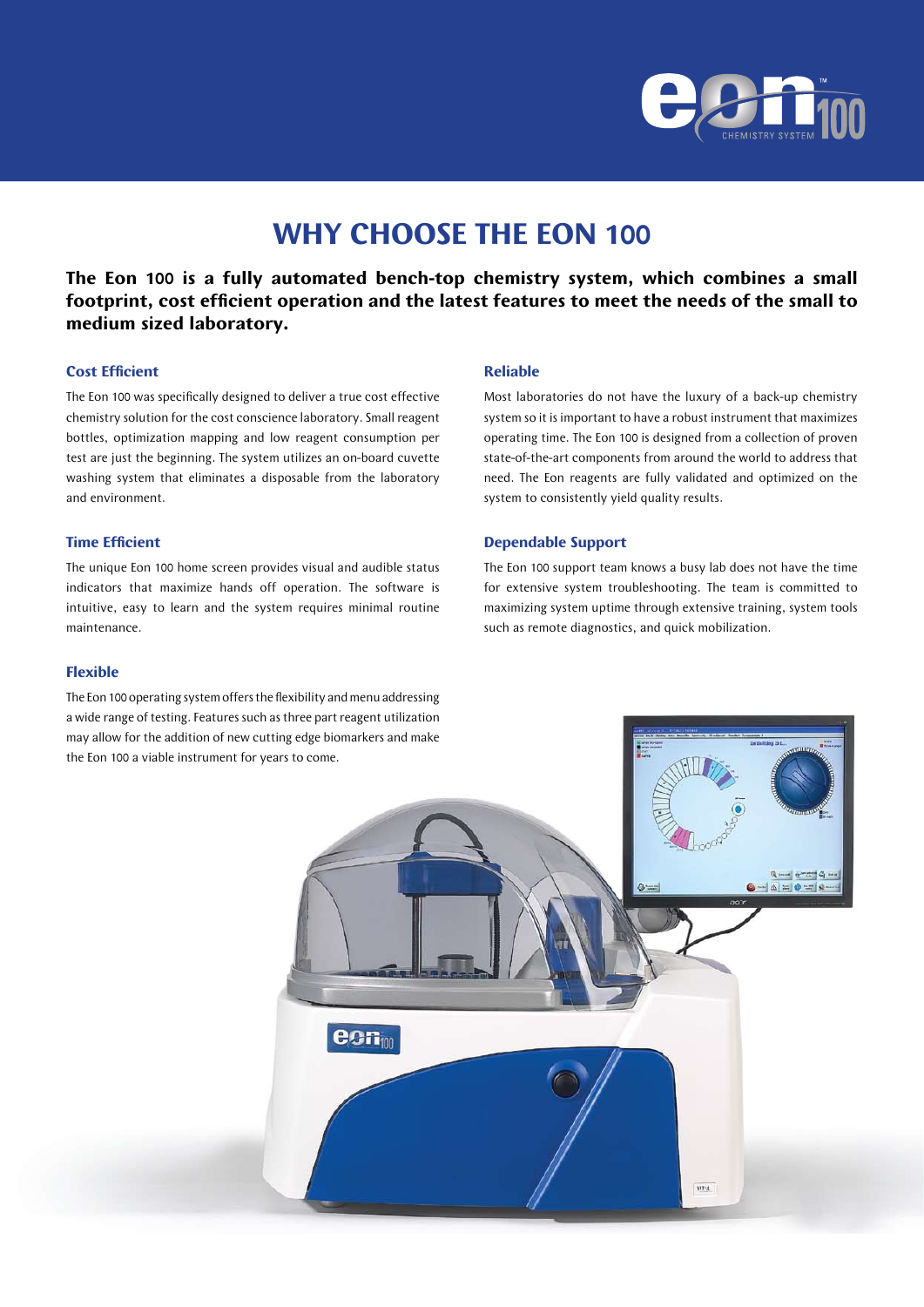# **REAGENT HANDLING**



### **Cooled Reagent Tray**

Onboard cooling and storage ensures reagent stability, which increases reliability of results and saves time by allowing the reagents to be stored on-board.

### **Positive Reagent Identification**

The reagent chamber contains an infrared barcode scanner capable of scanning Eon 100 barcoded reagents, automatically recognizing reagent position.

#### **Reagent Inventory Monitoring**

Enables the operator to track the volume of reagent on-board.

# *Tray Capacity*

*The reagent tray has 28 positions, providing the ability to run multiple test panels simultaneously.*

# **SAMPLE HANDLING**



The Eon 100 sample tray has 9 positions available for patient samples, calibrators, and controls. The software is optimized to allow for continuous loading of samples.

#### **Liquid Level Detection**

Liquid sensor detection prevents reporting of invalid results from insufficient samples.

# *Positive Sample Identification*

*Infrared barcode scanner eliminates the need to manually enter patient information and reduces the risk of sample errors that can cost you time and money.*

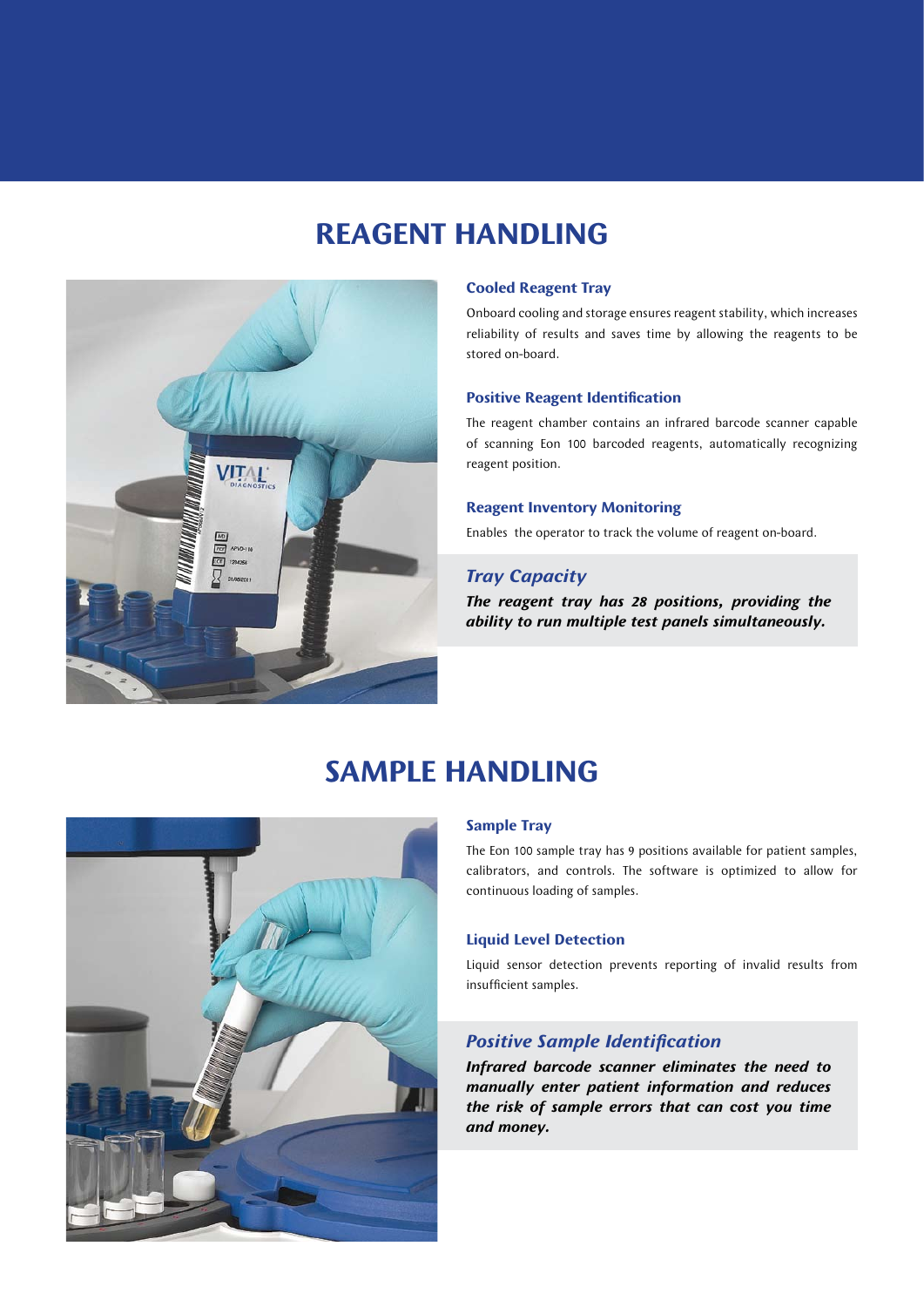

# **ISE SYSTEM\***



The Eon 100 utilizes a proven ISE (Ion Selective Electrode) for Na+, K+, Cl-, providing fast, reliable results and eliminating the need to split samples.

### **Automatic Calibration**

The ISE automatically calibrates every 8 hours, without operator involvement.

#### **Easy Access Electrodes**

Electrodes are accessed directly through the large front door of the analyzer. The electrodes are uniquely keyed to ensure proper placement.

\*Optional extra

## *Reagent Pack*

*The ISE reagent pack is self-contained and features a chip that automatically transmits the lot number and expiration date, eliminating manual entry and ensuring quality product.*



# **WASH SYSTEM + CUVETTES**



### **Reusable Cuvettes**

The Eon 100 contains 80 reusable cuvettes that are constructed of durable optical plastic that are washed on-board the system.

#### **Automatic Optics Check**

After every washing cycle, the Eon 100 automatically performs an optics check to ensure reading integrity.

# *Robust Washing System*

*Automatically washes cuvettes onboard and eliminates the need for expensive disposable cuvettes.*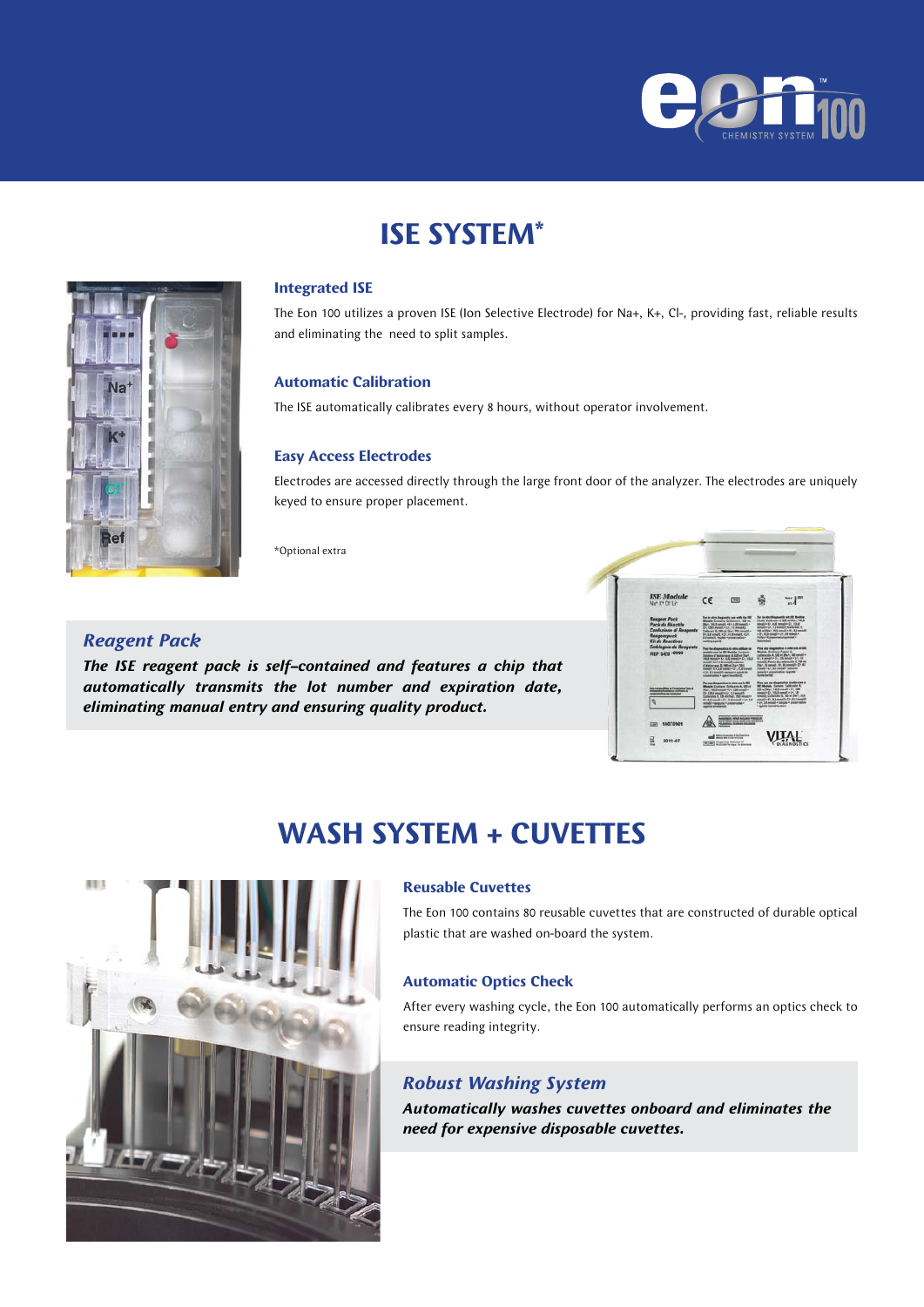# **MEET THE EON 100**

### **Sample/Reagent Arm**

An intelligent, self washing probe with liquid level sensors and crash detection.

## **Washing Station**

Efficient onboard cuvette washing station with optics validation.

 $\mathbb{G}^n$ 

**VITAL** 

#### **Horizontal Cover Arm**

Automatically pauses the system without an interruption to work in progress for continuous loading and unloading of samples and reagents.

### **Access Door**

Allows easy access to integrated ISE module and reagent pack.



### **Reagent Tray**

28 cooled reagent positions allows for a flexible mix of stable on board reagents.

### **Sample Tray**

9 sample positions located in the front of the instrument for easy and continuous loading.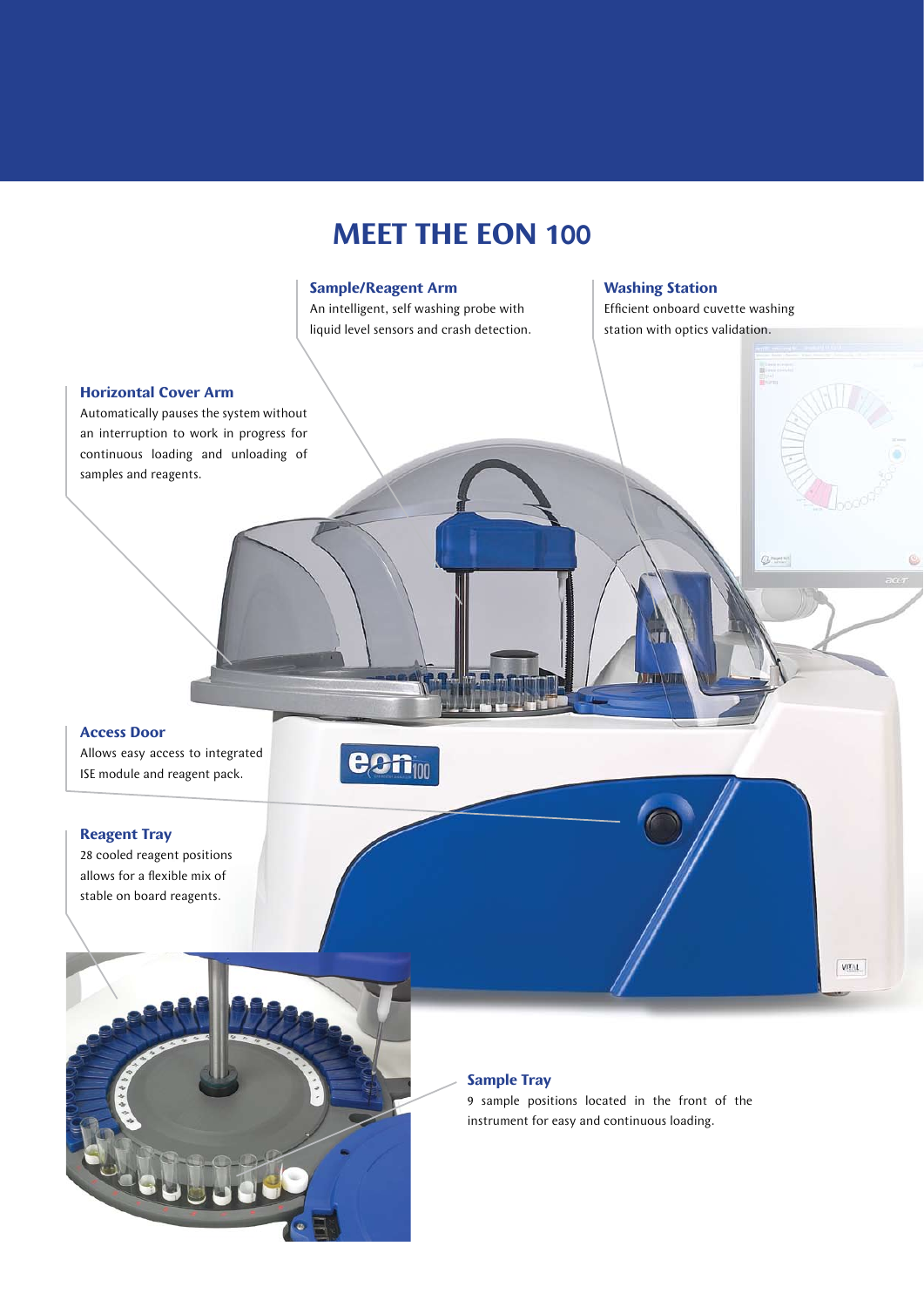

# **SOFTWARE**



# **Automatic Start-up and Shutdown**

The system can be be scheduled to automatically "wake-up" or "shut down". Routine washing and cycling can be done with operator interface.

#### **Optimization mapping**

Software is pre-programed with an optimal test map maximizing operational efficiency and virtually eliminating the potential for cross contamination .

### **STAT Testing**

You can order a STAT test or panel at any time. Once a STAT is ordered the analyzer will pause current work without interruption. A prompt for the STAT sample will appear in less than 1 minute.



# *Order Entry Screen*

*One screen order entry. Simply click to add a test panel or scan barcodes.*

## **Navigation**

Intelligently designed software and big navigation icons allow for easy streamlined operation.

# **Quality Control**

QC results are stored in memory and easily displayed on the screen. QC results are displayed with a Levey-Jennings plot.

# **Remote Access**

With your permission, a technical support representative can access your system remotely for advanced troubleshooting.



# *Pre-Programed methods*

*Reagent application methods are preloaded in the software saving time and eliminating the possibility of data entry errors.*